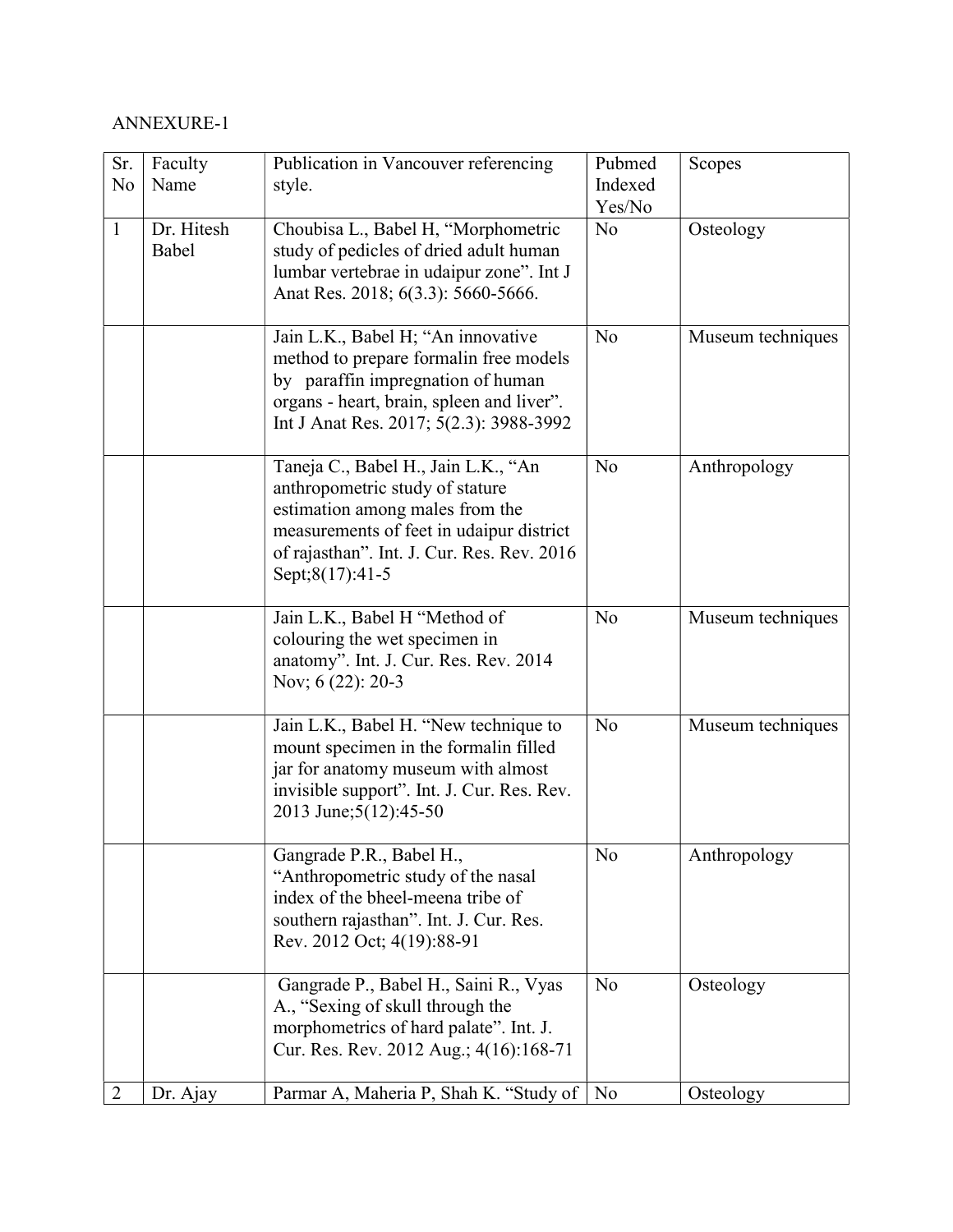| mansukhbhai | Nutrient Foramina in Human Typical        |                |                     |
|-------------|-------------------------------------------|----------------|---------------------|
| Parmar      | Long Bones of Lower Limb" Nati J Clin     |                |                     |
|             | Anat. 2019 Vol 8(2):77-81                 |                |                     |
|             | Pateliya N, Parmar A, Gupta S,            |                |                     |
|             | Prabhakaran. "Vertebral Synostosis and    |                |                     |
|             | its Clinical Importance. Sch Int J Anat   |                |                     |
|             | Physiol", 2019; 2(3): 117-123             |                |                     |
|             | Pateliya1 UN, Parmar A., Gupta S,         | N <sub>o</sub> | Osteology           |
|             | Prabhakaran. "Vertebral Synostosis and    |                |                     |
|             | its Clinical Importance". Sch Int J Anat  |                |                     |
|             | Physiol; 2019; 2(3): 117-123              |                |                     |
|             | Parmar A, Vaghela B, Shah K, Agarwal      | N <sub>o</sub> | Osteology           |
|             | G C. "Study of glenoid cavity of human    |                |                     |
|             | scapula and its clinical importance". Int |                |                     |
|             | J Anat Res 2017;5(3.2):4177-4181.         |                |                     |
|             | Parmar A, Agarwal D P, Hathila N,         | N <sub>o</sub> | Radiology, anatomy, |
|             | Singel T C. "Sonographic measurements     |                | obstetrics.         |
|             | of uterus and its correlation with        |                |                     |
|             | different parameters in parous and        |                |                     |
|             | nulliparous women". International         |                |                     |
|             | Journal of Medical Science and            |                |                     |
|             | Education 2016:                           |                |                     |
|             | Vol 3(3):307-310                          |                |                     |
|             | Parmar A, Shah K, Goda J, Aghera B,       | No             | Anthrolpology       |
|             | Agarwal GC. "Reconstruction of total      |                |                     |
|             | length of femur from its proximal and     |                |                     |
|             | distal fragments". Int J Anat Res         |                |                     |
|             | 2015;3(4):1665-1668.                      |                |                     |
|             | Parmar A, Vaghela B, Shah K, Patel B,     | No             | Osteology           |
|             | Trivedi B. "Morphometric Analysis of      |                |                     |
|             | Nutrient Foramina in Human Typical        |                |                     |
|             | Long Bones of Upper Limb". National       |                |                     |
|             | Journal of Integrated Research in         |                |                     |
|             | Medicine. 2014; 5(5): 26-29.              |                |                     |
|             | Parmar A, Shah K, Patel B, Jadav J,       | N <sub>o</sub> | Osteology           |
|             | Trivedi B, Kothari G. "Morphological      |                |                     |
|             | and morphometric analysis of mental       |                |                     |
|             | foramen in dry human mandibles". Int J    |                |                     |
|             | Med Sci Public Health 2013; 2:640-        |                |                     |
|             | 644.                                      |                |                     |
|             | Vaghela B, Parmar A, Trivedi B. "Study    | N <sub>o</sub> | Gross anatomy       |
|             | of morphology of Renal Artery in 50       |                | ,abdomen            |
|             | Human cadavers by dissection method       |                |                     |
|             | in Ahmedabad district". Indian Journal    |                |                     |
|             | of Applied Research 2013;3(1):141-143.    |                |                     |